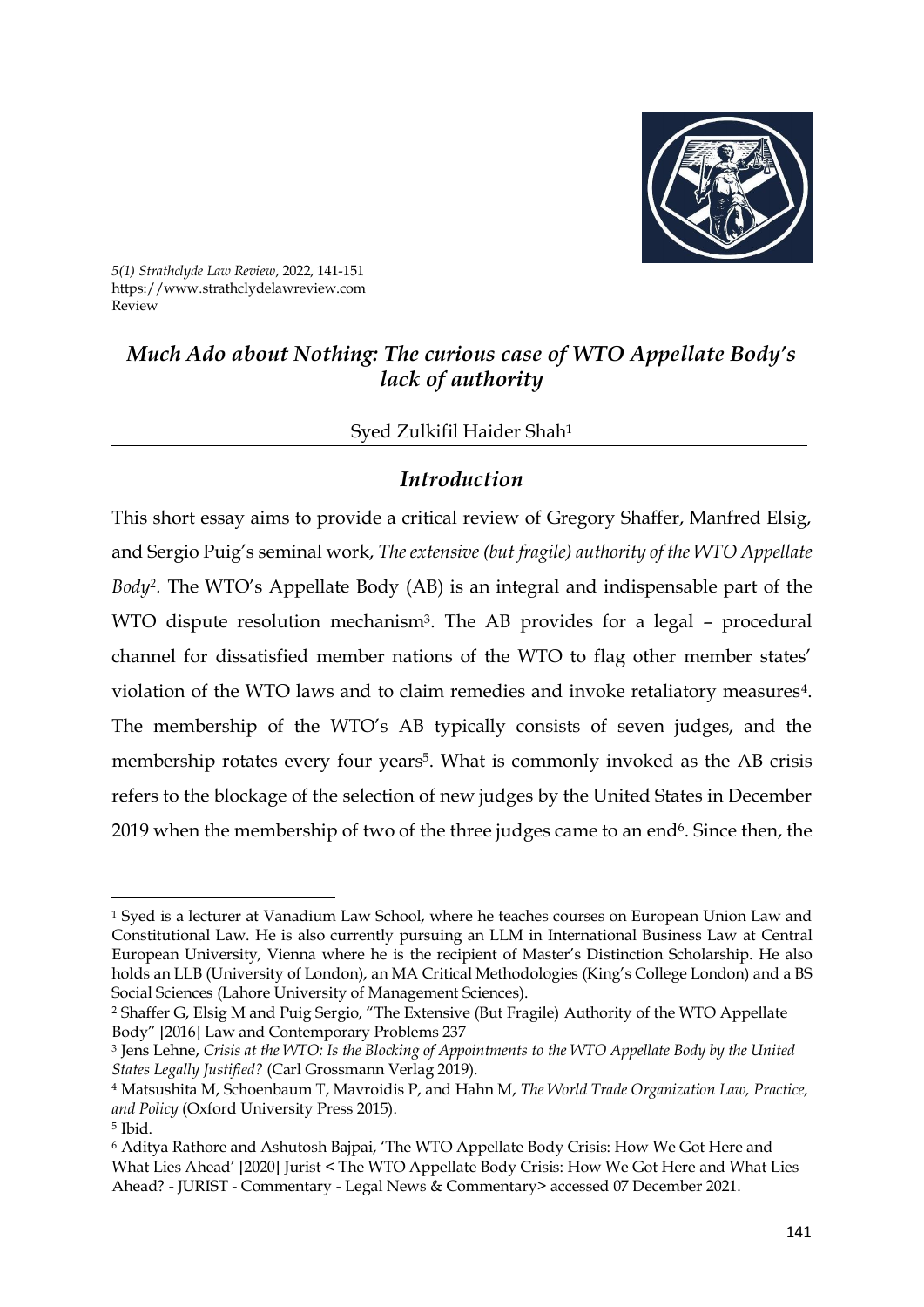WTO's dispute resolution process has come to a halt. As Alan Reinsch puts it aptly, 'the Appellate Body now lacks a quorum necessary to hear appeals, grinding the dispute settlement system to a halt and throwing into doubt the WTO's role in enforcing multilateral trade rules' 7 . Such an alarming situation has provoked an outcry in academic, legal and bureaucratic circles, seeking both to explain the crisis and to offer a practical solution.

Relatedly, Gregory Shaffer, Manfred Elsig, and Sergio Puig<sup>8</sup> ("authors")'s narrative has arguably acquired a prominent standing in the current discourses in International Trade Law on understanding the recent downfall of the WTO's AB. Their eminent account presents a very emphatic—at times compelling—narrative of the rise of WTO's AB and attempts to explain how AB's demise of authority was **inevitable**. The authors trace the provenance of AB's escalation to *prominence*, and its gaining of *influence*—which in the words of the authors connote to AB's "**authority**". The authors accurately note how the wave of greater trade liberalization and the post-Cold war disenchantment towards unilateral systems of trade regulation led to conditions conducive to WTO's development.

Methodologically, the authors borrow Alter, Helfer, and Madsen's sophisticated classificatory-scheme of narrow, intermediate, and extensive authority $9$  – backed by empirical data—to establish that AB relatively rapidly (within two decades) developed extensive authority. Furthermore, they declare that AB's "success story" (i.e., its pace of development relative to the magnitude of authority it obtained) is a remarkable one<sup>10</sup>. However, despite this remarkable rise of AB's authority, the authors caution that such authority is fragile and prone to rapid decline. Such potential decline could be attributed to factors such as the limitations inherent in the

<sup>7</sup> Alan Reinsch, 'The World Trade Organization: The Appellate Body Crisis' (*Center for Strategic for International Studies,* 2021) [<https://www.csis.org/programs/scholl-chair-international-](https://www.csis.org/programs/scholl-chair-international-business/world-trade-organization-appellate-body-crisis)

[business/world-trade-organization-appellate-body-crisis](https://www.csis.org/programs/scholl-chair-international-business/world-trade-organization-appellate-body-crisis)> accessed 7 December 2021. <sup>8</sup> Shaffer G, Elsig M and Puig Sergio (n 2).

<sup>&</sup>lt;sup>9</sup> Alter K, Helfer L and Madsen M, 'How Context Shapes the Authority of International Courts' [2016] Law and Contemporary Problems 9.

<sup>10</sup> Shaffer G, Elsig M and Puig Sergio (n 2).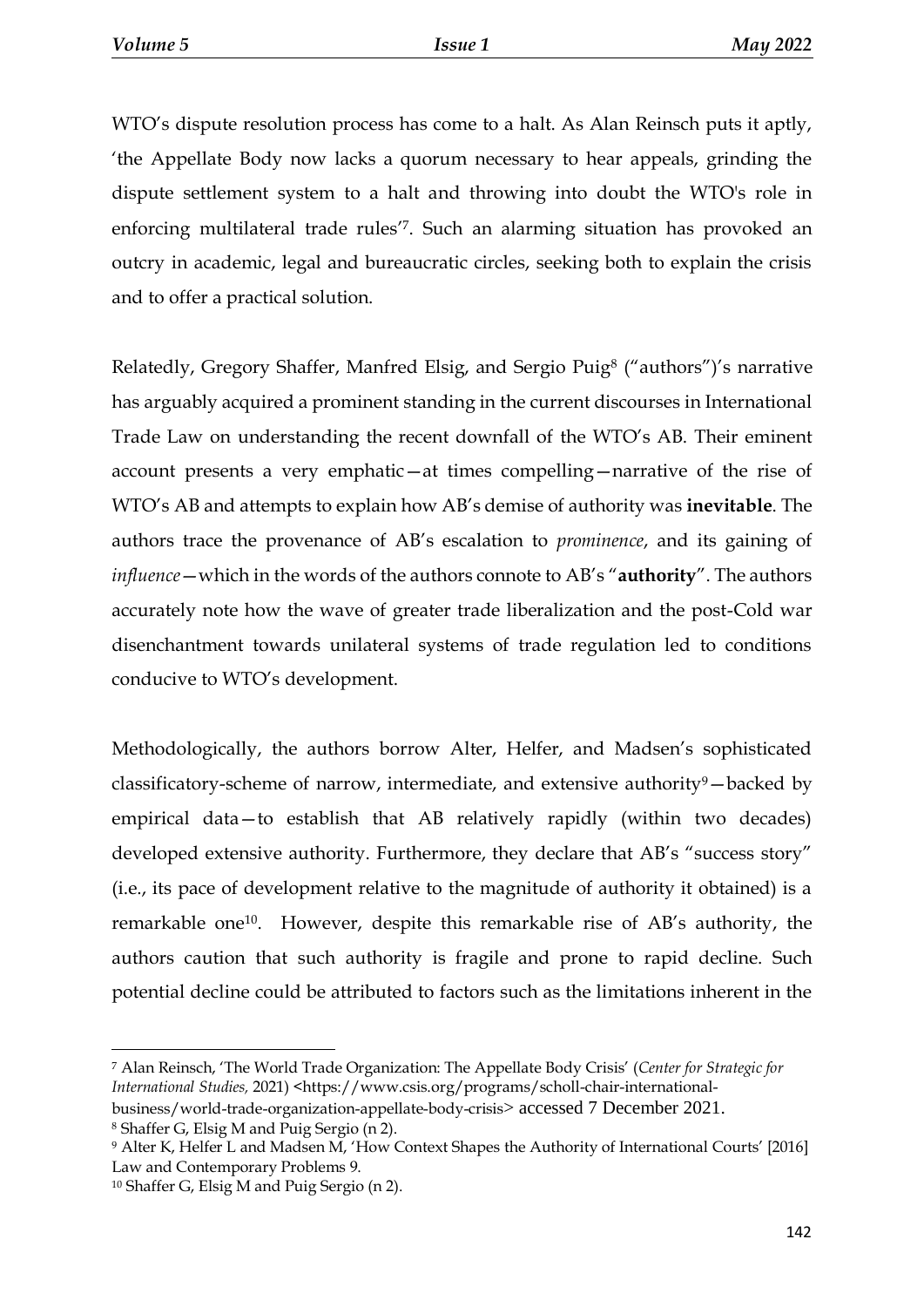**.** 

WTO's institutional structure, and the international community's rising disenchantment with multilateralism and the role of global regulatory authorities. The authors' narrative of AB's development is methodic in its factual exposition of AB's trajectory, providing a thorough insight into the then nascent AB's progressive aims and modest ambitions.

Nonetheless, the authors' argument ultimately runs dry as its conclusions overreach way beyond the theoretical constructs the authors employed. In other words, AB's rise to power is not the same as AB having extensive authority, nor is AB's development as an international court as unique as the authors suggest. Moreover, it is debatable whether (contrary to the authors' claims) there was ever a change of venue from political negotiations to a truly (independent) legal mechanism.

#### *Authority implies more than influence, prominence, and effectiveness*

Firstly, the theoretical construct borrowed by the authors is a narrow one. Such a framework defines authority in overtly political terms ("*as a form of power*"), and thus sees authority in purely functional terms. According to this model, power is simply about AB's outreach and influence rather than the normative superiority (i.e., it sees power narrowly as a force to command and *coerce* rather than *oblige*). Using Joseph Raz's perspective, authority implies a *moral* force to obligate, whereby the subjects willingly surrender engagement in *instrumentally* weighing of costs and benefits of every single task to an entity<sup>11</sup>. This could be explained by a simple, everyday example. Once patients (subjects) have conceded to their doctor's (authority's) superior decision-making and advising ability (for e.g., due to the doctor's medical expertise and experience), such patients then do not go on to independently assess (and question the legitimacy and credibility) of the doctor's actions, every time they receive any advice or instructions by their doctor. We do not see this type of submission to authority here: member states never undertook to ceding such authority to AB. Thus, AB did not have an authority because it never enjoyed that degree of

<sup>11</sup> Joseph Raz, *Between Authority and Interpretation: On the Theory of Law and Practical Reason* (Oxford University Press 2009).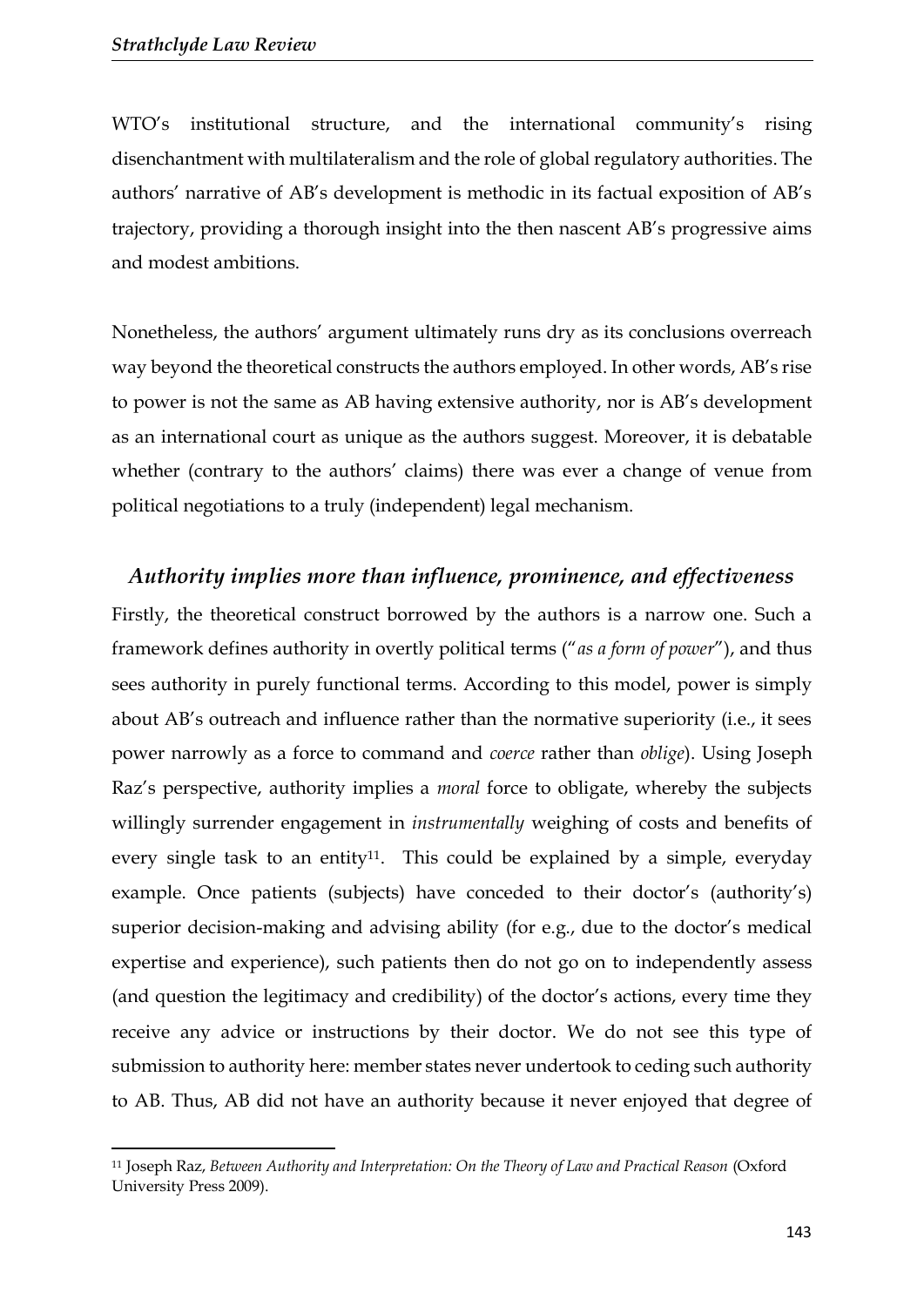*legitimacy* to seek unquestioning compliance. And to that effect, the empirical indicators the authors quote of the AB's rise to authority alludes more to AB's growing *influence*. While authority is an *internal* characteristic, exerting of influence is an external one, which bases itself upon the popular public-political reception<sup>12</sup>.

Seen from this *internal-external* perspective, AB's *narrow* authority is no authority in true sense since it directly relates to the litigating member states' own initiative (selfimposed commitment) to recognize WTO obligations upon themselves. Similarly, authority presumes a degree of sovereignty, which we see is absent in AB's case. Thus, *intermediate* authority is also suspect since it does not arise independently of the WTO general memberships' accession to WTO. At best, such intermediate authority approximates to Bourdieu's *symbolic capital<sup>13</sup>*, the leverage of which is nonetheless tightly constrained by the expectations of stakeholders in the field of trade regulation. Likewise, the authors disregard that authority necessarily involves a one-way exertion of influence/force. Thus, AB's *extensive* authority is also suspect since as per the authors' account AB, rather than *unilaterally* providing such influence, relies upon the recognition, support, collaborations, acknowledgement, and endorsement of international agencies/actors. Thus AB, rather than exerting authority, exists in a symbiotic and mutually reinforcing relationship with (and is thus dependent upon) such public international agencies.

Therefore, although the authors' primary concern is to provide an account of AB's authority, they fall short of precisely identifying its *essential* feature. Is it the sheer *legal*  power to coerce? (No, since AB decisions are not binding in national courts. Also, AB's power to coerce is indirect as it merely allows a complainant country to retaliate, rather than having its own sanction system); is it the normative superiority over other legal systems? (No, since AB does not bring either an original text or interpretative principle to bear upon its decisions. It constantly evokes customary Public International Law's principles); is it the *political* legitimacy to seek compliance with

 $12$  Ibid.

<sup>&</sup>lt;sup>13</sup> Pierre Bourdieu, *Distinction: A Social Critique of the Judgement of Taste (Routledge 1984).*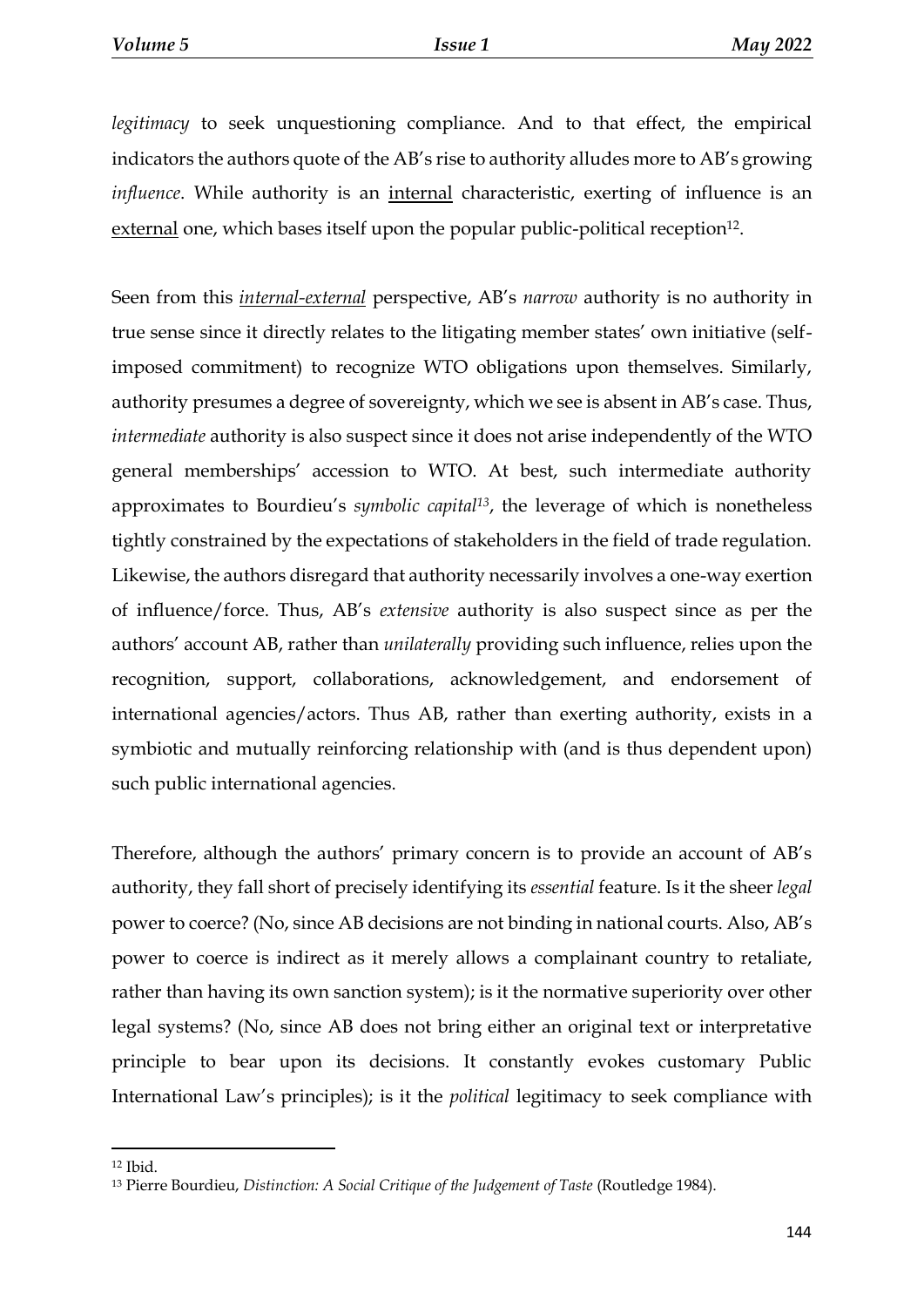member states? (No, since as per the authors' own account member states use WTO dispute settlement system strategically to their own ends for e.g., by filing trivial claims to create a precedent for the subsequent, *real*, largescale claims). Thus, AB's force is not the same as *authority*, but at best, refers to wide *influence*, global presence/prominence, and a system of universal endorsement by other states, international agencies, and bodies etc.

Consequently, the authors' limited framework of authority (as denoting power) is problematic not only theoretically (as it limits the scope of inquiry), but also practically since it creates an inaccurate depiction of AB having authority, and only then being on the verge of losing it. Whereas, it seems like AB never had acquired such authority in the first place , and thus its portended demise should come as no surprise.

# *The Authors' macro-level perspective ignores the role of subjective power struggles in shaping AB's authority*

Also, the authors also adopt an exclusively macro-level perspective of AB's rise to power and the reasons for its demise. Although they briefly acknowledge reference to diplomats' practices as having been influential in the early formative years of WTO<sup>14</sup>, they fail to discuss the political dynamics between AB and other WTO organs. Likewise, they accord insufficient consideration to how AB's practices are viewed by those internal to it. The authors portray AB as a single, ideologically monolithic entity, whereas AB's membership was randomly rotating, and hence diverse. Therefore, it is a bit far-fetched to attribute to it a degree of singlemindedness and purposiveness, which did not exist. Moreover, the authors do not seem to appreciate how AB's practices are mediated through the lens of such individuals' personal nexus and professional agendas rather than being predominantly governed by any grandnarratives of state sovereignty and economic-theory rationalizations imposed upon them (AB's practices). Seen this way, AB's objective quest for authority is also underlain by subjective power struggles.

<sup>14</sup> Shaffer G, Elsig M and Puig Sergio (n 2).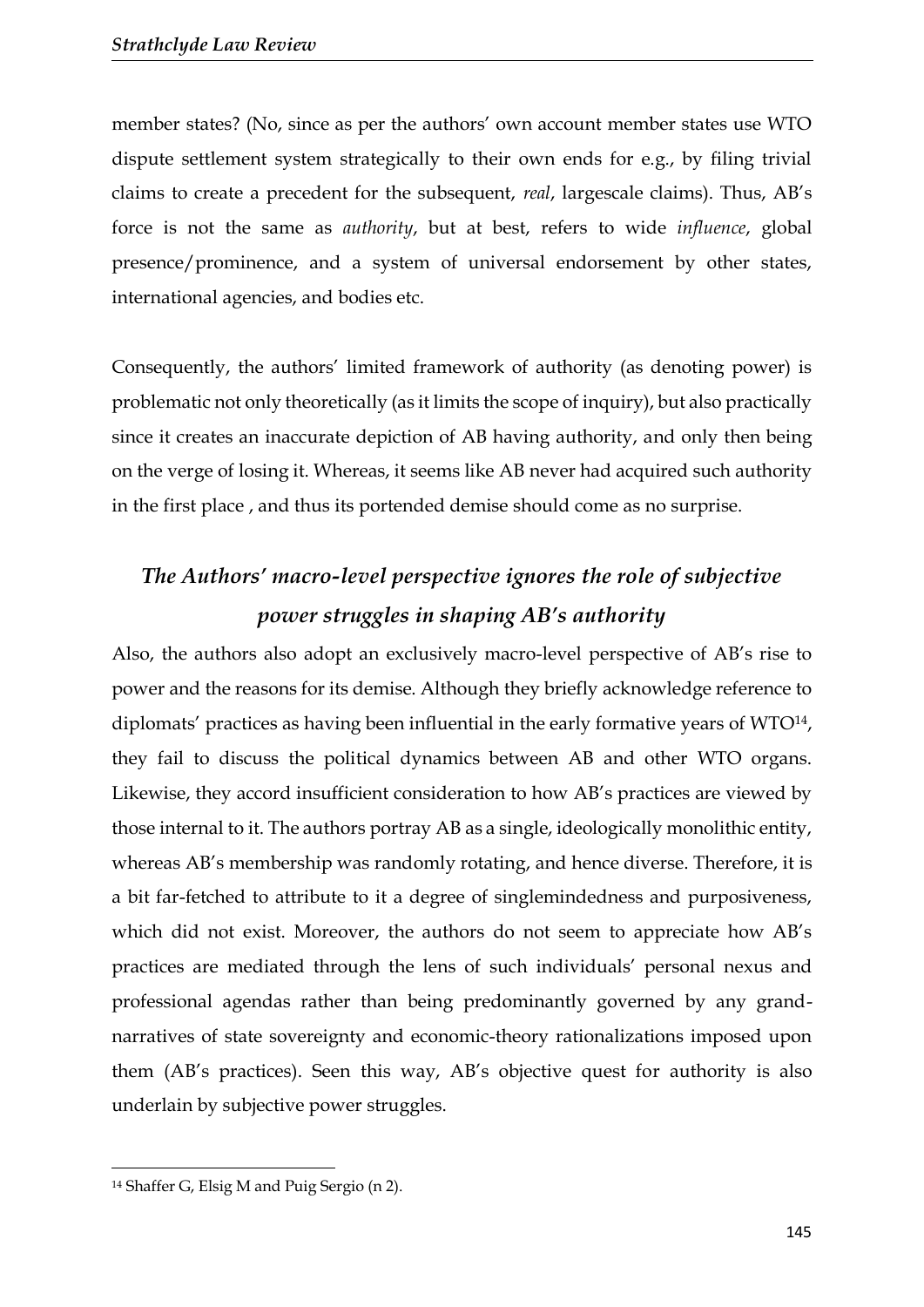### *AB's juridical turn is not necessarily better than GATT-era's political negotiations*

Equally problematically, the authors' account is based upon a sharp contrast of GATT's political negotiations with AB's juridicalized rules. However, in this case, judicialization of rules did not do away with the political unevenness and negotiating difficulties. Thus, the authors' celebratory account of AB's judicialization is old wine in new bottle as WTO tries to sell "neat" legal solution to the "messy" GATT-era political intra-state trade-regulatory contests. Whereas, in fact, the WTO has become a legal platform for member states to conduct such contests with far-reaching consequences. Hence, arguably, the politics-to-law turn never actualized, but instead the political and strategic maneuvering became disguised under AB's legalisticformalistic reasoning.

Contrary to the authors' assertions, I believe, the AB's adoption of such technical, formalistic legal reasoning (to insulate itself from criticism by making the discourse only accessible to legal and technical experts/specialists) did not extend AB's authority. Rather it marks the epistemological limits of such authority. The reason why adopting legalistic reasoning does not extend AB's authority, but rather constrains it is because such mode of reasoning renders WTO's judgements arcane and technical. Thus, as a result, the judgements are inaccessible to the wider non-legal community of stakeholders that feels deprived of a discursive space in which it can meaningfully address and engage in non-legal arguments and issues.

Likewise, the AB's struggle in maintaining its authority is manifest in its prudent direction of its decisions to the member-state's executive bodies rather than their legislative wings; its desperate attempts at reaching unanimity and consensus in decisions; its practice of collegiality to achieve greater harmony and to discourage and avoid any indications of dissent; its extensive invocation of principles of Public International Law; and its exercise of judicial restraint. All these factors do not signal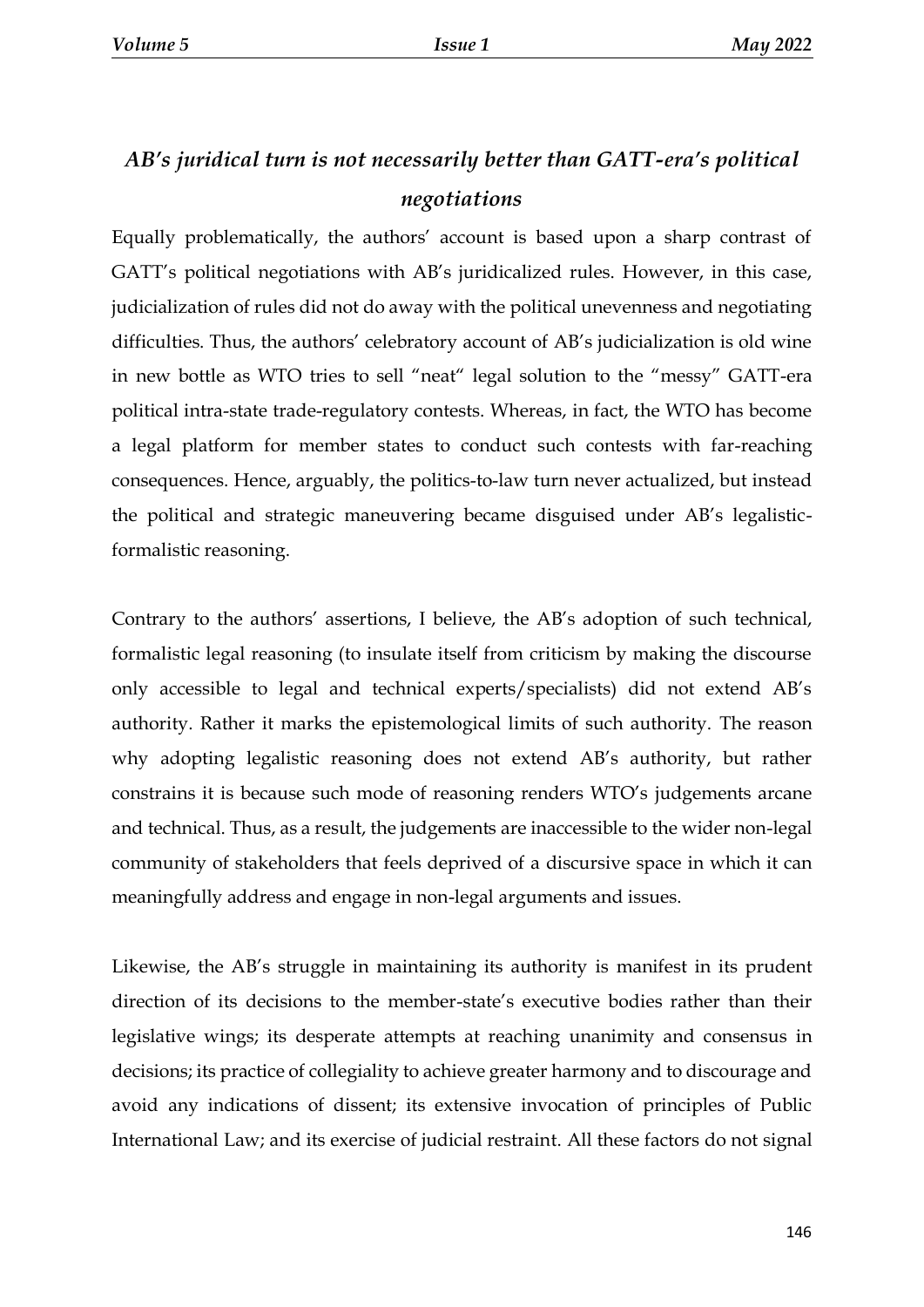a move towards AB's cleverly consolidating its authority. Instead, they signify the constitutional constraints over AB's authority.

### *AB's rise to power is not as unique or remarkable as suggested by the authors*

In the same vein, the authors' suggestion that AB's rise to power (as an international court for trade law) is unique and remarkable does not factor into account the highly comparable development of the European Court of Justice (ECJ)'s powers. In both  $WTO's$  situation<sup>15</sup> and in the  $EU's<sup>16</sup>$ , the member states joined the respective organizations with some hesitance, and by conditionally surrendering their sovereignties. Later, the organizations evolved towards a high level of judicialization and assumed a more activist role to achieve an unprecedented degree of legal integration among member states. Thus, AB's authority developed within two decades, the time it roughly took for the ECJ to solidify its claim to supremacy. Thus, in both AB and EU's case, the authorities derived their "authority" from the member states, that in turn happened to lament and resist every subsequent ceding to their power to the organizations, and then tried to adjust to it by strategically using the organization's highly developing nexus to their own national advantage. Moreover, just like the EU (where the ECJ remains unconstrained and largely independent of EU Parliament)<sup>17</sup>, AB is virtually more powerful than the other wings of the WTO.

#### *Widespread use of WTO is not necessarily a sign of its authority*

Another central evidence presented by the authors in support of their argument about AB's rise to extensive authority is the massive use of the WTO's exclusive dispute settlement mechanisms<sup>18</sup>. The authors argue such usage, led AB to develop a rich and diverse jurisprudence on global trade law<sup>19</sup>, and WTO law has found fields, domains

<sup>15</sup> Matsushita M, Schoenbaum T, Mavroidis P, and Hahn M (n 4).

<sup>16</sup> Paul Craig and Grainne de Burca, *EU Law: Text, Cases, and Materials* (7th edn, Oxford University Press 2020).

<sup>17</sup> Robert Schutze, 'The Morphology of Legislative Power in the European Community: Legal Instruments and the Federal Division of Powers' (2006) 25 Yearbook of European Law 91. <sup>18</sup> Shaffer G, Elsig M and Puig Sergio (n 2).

<sup>19</sup> Ibid 238.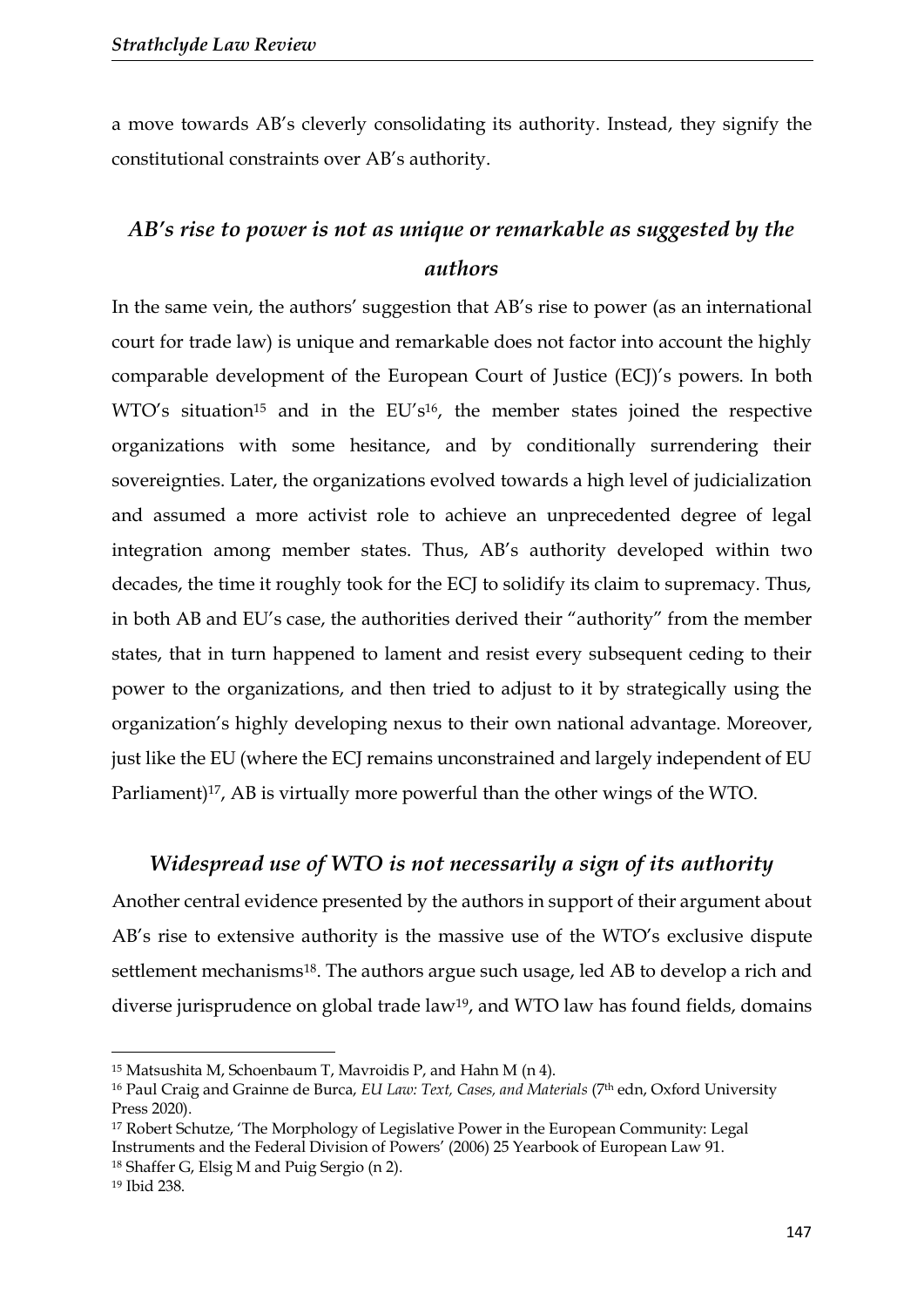and avenues which have *internalized* WTO law<sup>20</sup> . However, the authors do not discuss how such influence has *not* been accepted or adapted unconditionally and unquestioningly. Rather such influence is carefully tailored and streamlined by various local and international actors and agencies to suit their own paradigms. Accordingly, rather than exemplifying the unqualified, general construction of AB's authority, they rather signify selective *deconstructions* of AB's authority. The support for this argument comes from the fact that AB has virtually no power in governing such usage of its jurisprudence beyond its own WTO organs.

Moreover, until recently, the massive use of WTO's dispute settlement mechanism may not necessarily imply its effectiveness, but merely a lack of viable alternatives. Thus, we see that the proliferation of regional preferential trade agreements with their own dispute resolution mechanisms is beginning to draw traffic away from WTO. Moreover, even if we assume that immense use of WTO is a sign of its effectiveness, effectiveness is a necessary but not a sufficient condition of its authority. Thus, unlike the authors' assertions, the empirical evidence of the level of public interest, political support and scholarly attention to WTO are not *symptoms* of AB's power, rather its *sources.* 

# *WTO's institutional design is not a sufficient factor in explaining its fragile authority*

The authors also identify (deficiencies in) WTO's institutional design as a factor of its fragile authority. They correctly underscore how WTO's insubstantial enforcement mechanisms and remedies (such as lack of retrospective remedies for a breach, and lack of enforcement of WTO decisions under national jurisdictions or before national courts etc.) pose a threat to AB's authority. Likewise, the authors also add how the member state's noncompliance (for e.g., through 'delay tactics 'or by the passage of counter-balancing measures that would frustrate the effectiveness of WTO's decisions etc.) potentially pose a challenge to AB's authority. However, they fail to cogently

<sup>20</sup> Ibid 240.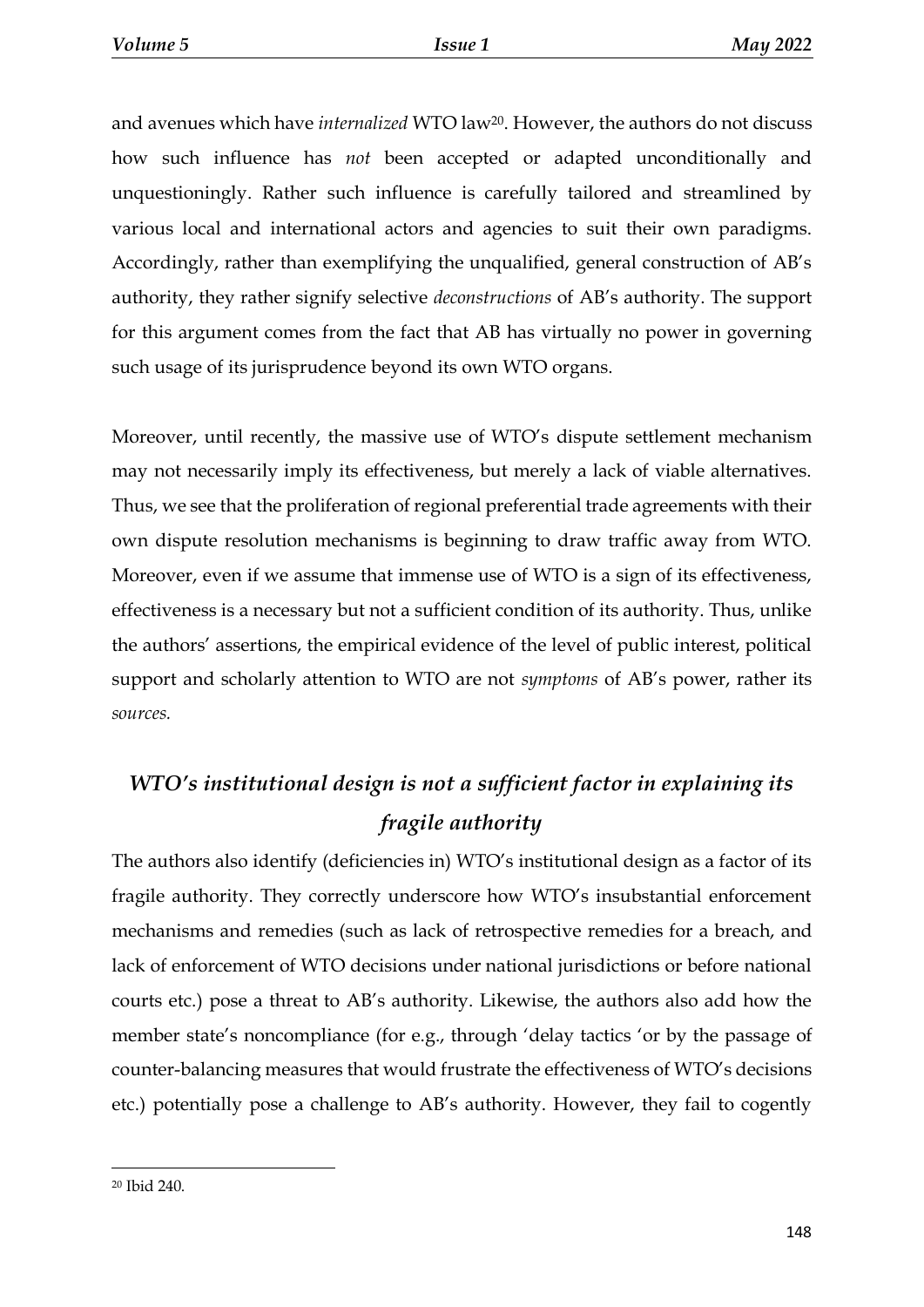explain why such deficiencies inherent in the WTO's structure pose such a critical problem *only now*. Thus, although such design features may constitute limitations to what AB can achieve, they, by themselves, are insufficient to explain AB's fragile authority. The answer apparently lies in the political patronage WTO enjoyed.

### *AB's fragile authority is not rendered fragile simply because of withdrawal of support from superpowers*

Lastly, the authors suggest that one of the factors behind the establishment of WTO's authority was the political backing of the superpowers, and thus removal of such backing can lead to WTO's downfall. However, there is a noteworthy dissonance in the authors' account of the importance of superpowers in the maintenance of WTO order. On one hand, they postulate that the AB's future is at stake given the United States' disavowal of it $21$ , yet they also talk about the increasing participation of developing countries in WTO<sup>22</sup>, and the changing geo-political balance of powers<sup>23</sup>, thus implying that AB's continued authority does not rest upon the backing of superpowers.

However, I believe, the (lack of) political backing is only the tip of the iceberg. As Roland Barthes would say there is no author separate from the text $24$ , there is no AB authority separate from the global trade order itself. The rise of AB is coterminous with the rise of global trade<sup>25</sup>, and thus—rather than the conscious lack of support by any developed country—AB's vicissitudes are tied with the limits of liberalization of trade possible at global level. Thus conceived, the decline of AB's authority may be seen in the wider context of a general rising mistrust of international courts—either as

1

<sup>21</sup> Ibid 273.

<sup>22</sup> Ibid 251, 262.

<sup>23</sup> Ibid 270.

<sup>24</sup> Roland Barthes, 'The Death of the Author' in Stephen Heath (ed), I*mage Music Text* (Fontana Press 1977).

<sup>&</sup>lt;sup>25</sup> Colin Picker, 'The AB Crisis as Symptomatic of the WTO's Foundational Defects or: How I Learned to Stop Worrying and Love the AB' in Chang-fa Lo, Junji Nakagawa, and Tsai-fang Chen (eds), *The Appellate Body of the WTO and Its Reform* (Springer 2020).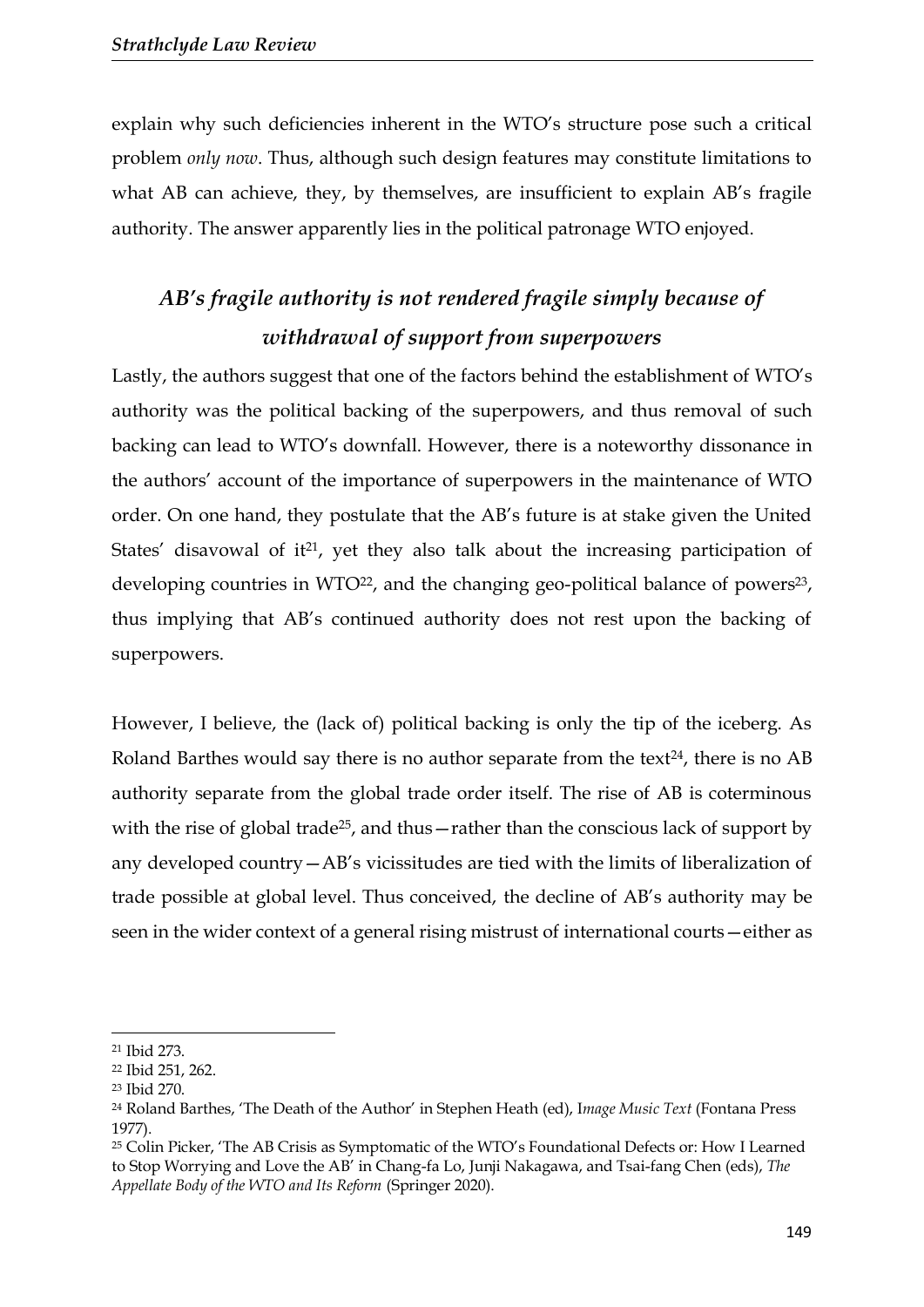**.** 

proxies of superpowers or as functionally impotent<sup>26</sup> to be able to make a real difference—or in the rising defragmentation of the global political and economic order.

#### *Conclusion*

It is generally believed that despite its contested legacy, the WTO has for more than two been the world's premier regulatory body in international trade law. The very presence of WTO's structure and legal governance helped shape the politics of international trade as well as mobilizing the countries towards greater participation in international trade, Moreover, through its jurisprudence and political influence, WTO's AB restructured international trade dynamics. For e.g., in its capacity as a global forum for dispute settlement, to a great extent, it was successful in replacing trade wars with diplomatic settlements. However, we are now witnessing an end to that era. WTO's AB has suffered an arguably inescapable blow to its legitimacy, and its demise is looming over its head. The rising international sentiment against multilateral rules, and accusations at AB's judicial activism suggest that international trade regulation is heading towards an uncertain future.

In the wake of this global turn of events, currently many narratives are being circulated—by political scientists, trade law experts and WTO specialists—that zealously seek to articulate the underlying causes behind this apparently sudden and shocking paralysis of WTO. One amongst such widely popular and authoritative accounts is that of Shaffer, Elsig and Puig's that masterfully explains the almost magical rise of WTO' and its equally disquieting decline . This short essay reviewed their account and explained how the persistence and prevalence of WTO's clout has been somewhat illusive. Contrary to Shaffer, Elsig and Puig's perspective, this essay argued that WTO never enjoyed authority in a real sense, and thus, its disappearance should not come as a surprise. WTO certainly did enjoy significant influence, prominence, and outreach—however, that too had been limited in magnitude, and

<sup>26</sup> Peter Van Den Bossche and Werner Zdouc, *The Law and Policy of the World Trade Organization* (Cambridge University Press 2017).